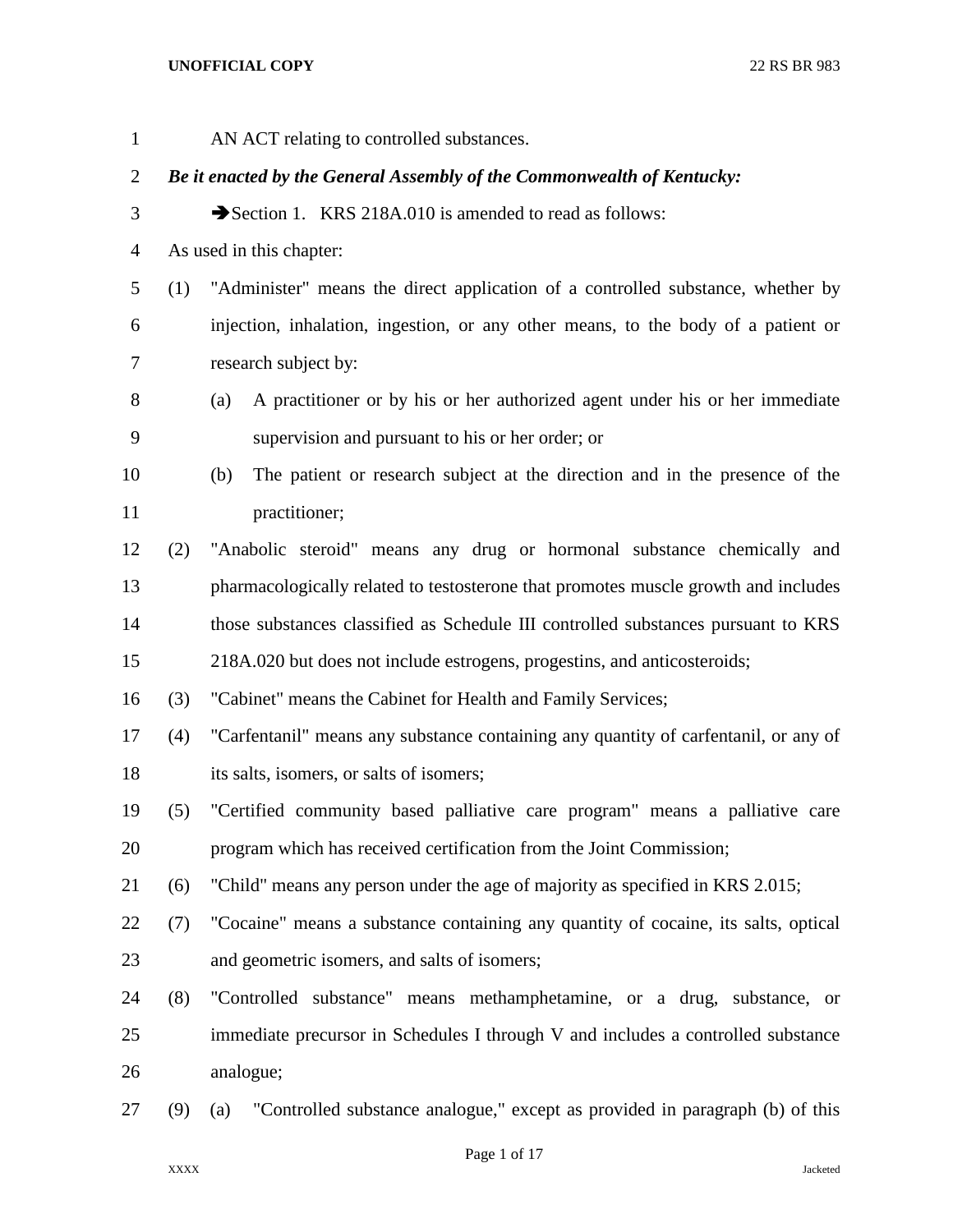subsection, means a substance: 1. The chemical structure of which is substantially similar to the structure of a controlled substance in Schedule I or II; and 2. Which has a stimulant, depressant, or hallucinogenic effect on the central nervous system that is substantially similar to or greater than the stimulant, depressant, or hallucinogenic effect on the central nervous system of a controlled substance in Schedule I or II; or 3. With respect to a particular person, which such person represents or intends to have a stimulant, depressant, or hallucinogenic effect on the central nervous system that is substantially similar to or greater than the stimulant, depressant, or hallucinogenic effect on the central nervous system of a controlled substance in Schedule I or II. (b) *"Controlled substance analogue"*[Such term] does not include: 14 1. Any substance for which there is an approved new drug application; 2. With respect to a particular person, any substance if an exemption is in effect for investigational use for that person pursuant to federal law to 17 the extent conduct with respect to such substance is pursuant to such exemption; or 3. Any substance to the extent not intended for human consumption before the exemption described in subparagraph 2. of this paragraph takes 21 effect with respect to that substance; (10) "Counterfeit substance" means a controlled substance which, or the container or labeling of which, without authorization, bears the trademark, trade name, or other identifying mark, imprint, number, or device, or any likeness thereof, of a manufacturer, distributor, or dispenser other than the person who in fact manufactured, distributed, or dispensed the substance; (11) "Dispense" means to deliver a controlled substance to an ultimate user or research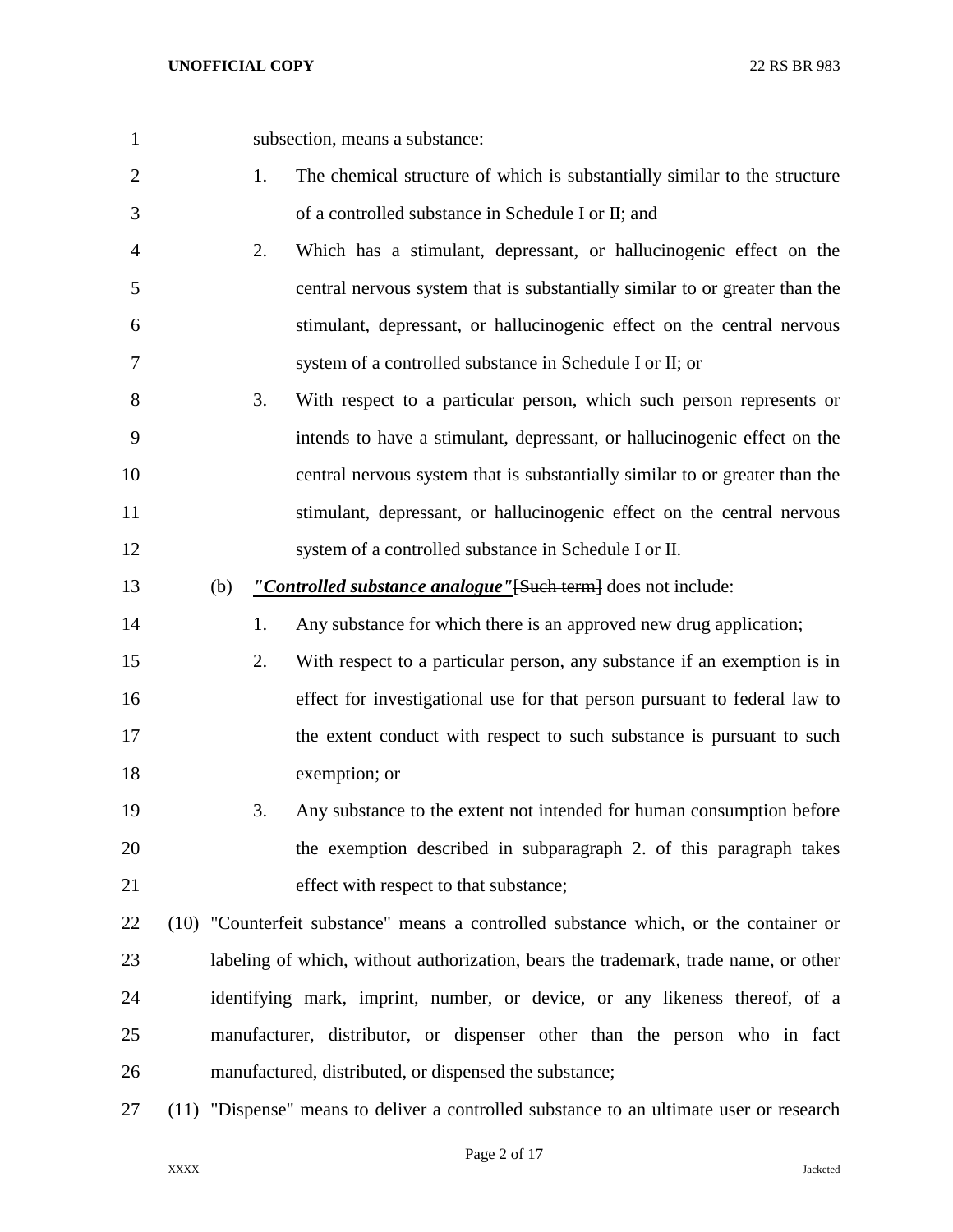| $\mathbf{1}$   |      |     | subject by or pursuant to the lawful order of a practitioner, including the packaging,      |
|----------------|------|-----|---------------------------------------------------------------------------------------------|
| $\overline{2}$ |      |     | labeling, or compounding necessary to prepare the substance for that delivery;              |
| 3              |      |     | (12) "Dispenser" means a person who lawfully dispenses a Schedule II, III, IV, or V         |
| 4              |      |     | controlled substance to or for the use of an ultimate user;                                 |
| 5              |      |     | (13) "Distribute" means to deliver other than by administering or dispensing a controlled   |
| 6              |      |     | substance;                                                                                  |
| 7              |      |     | (14) "Dosage unit" means a single pill, capsule, ampule, liquid, or other form of           |
| 8              |      |     | administration available as a single unit;                                                  |
| 9              |      |     | $(15)$ "Drug" means:                                                                        |
| 10             |      | (a) | Substances recognized as drugs in the official United States Pharmacopoeia,                 |
| 11             |      |     | official Homeopathic Pharmacopoeia of the United States, or official National               |
| 12             |      |     | Formulary, or any supplement to any of them;                                                |
| 13             |      | (b) | Substances intended for use in the diagnosis, care, mitigation, treatment, or               |
| 14             |      |     | prevention of disease in man or animals;                                                    |
| 15             |      | (c) | Substances (other than food) intended to affect the structure or any function of            |
| 16             |      |     | the body of man or animals; and                                                             |
| 17             |      | (d) | Substances intended for use as a component of any article specified in this                 |
| 18             |      |     | subsection.                                                                                 |
| 19             |      |     | It does not include devices or their components, parts, or accessories;                     |
| 20             |      |     | (16) "Fentanyl" means a substance containing any quantity of fentanyl, or any of its salts, |
| 21             |      |     | isomers, or salts of isomers;                                                               |
| 22             | (17) |     | "Fentanyl derivative" means a substance containing any quantity of any chemical             |
| 23             |      |     | compound, except compounds specifically scheduled as controlled substances by               |
| 24             |      |     | statute or by administrative regulation pursuant to this chapter, which is structurally     |
| 25             |      |     | derived from 1-ethyl-4-(N-phenylamido) piperadine:                                          |
| 26             |      | (a) | By substitution:                                                                            |
| 27             |      |     | At the 2-position of the 1-ethyl group with a phenyl, furan, thiophene, or<br>1.            |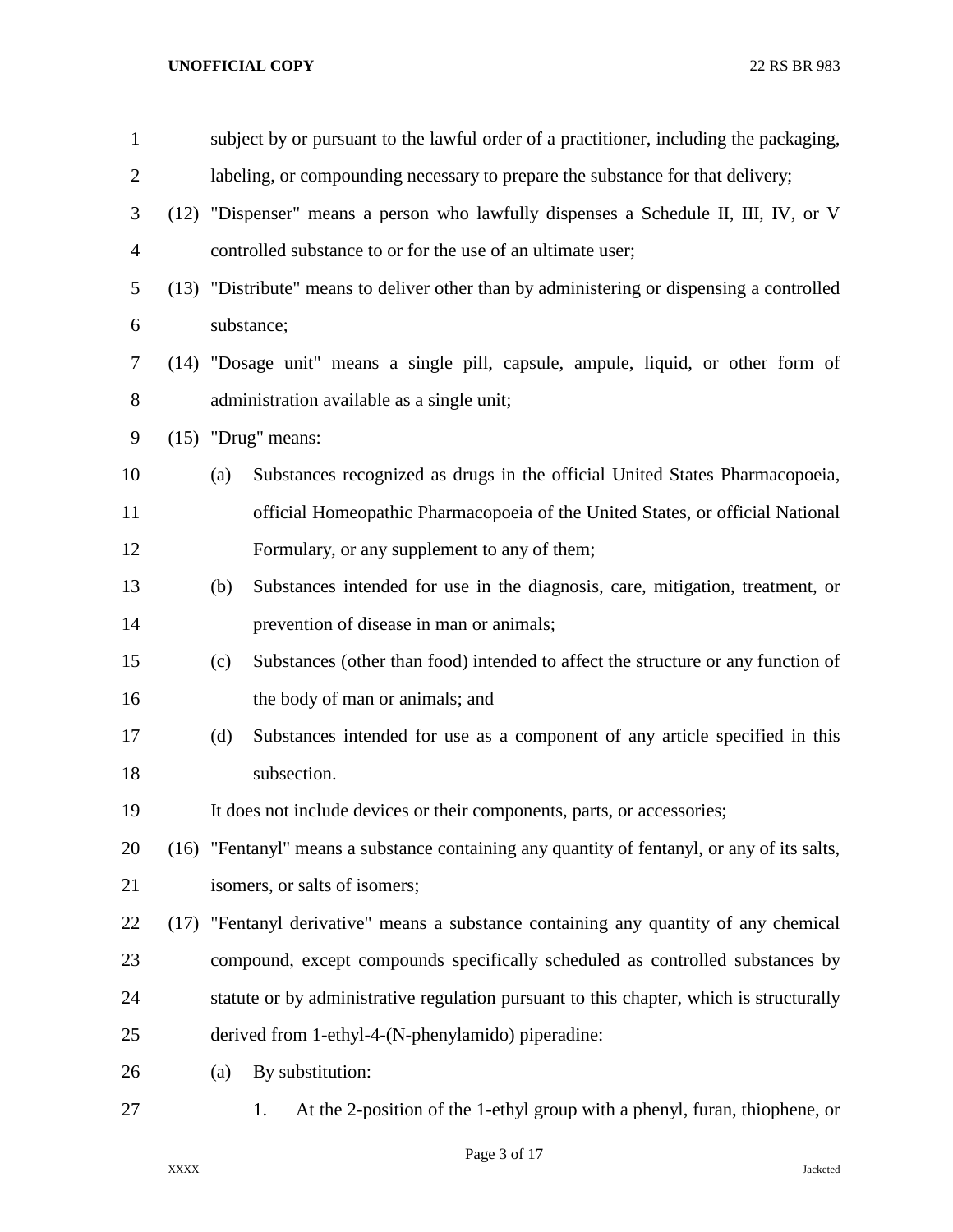| $\mathbf{1}$   |      |        |    | ethyloxotetrazole ring system; and                                                      |
|----------------|------|--------|----|-----------------------------------------------------------------------------------------|
| $\overline{2}$ |      |        | 2. | Of the terminal amido hydrogen atom with an alkyl, alkoxy, cycloalkyl,                  |
| 3              |      |        |    | or furanyl group; and                                                                   |
| 4              |      | (b)    |    | Which may be further modified in one $(1)$ or more of the following ways:               |
| 5              |      |        | 1. | By substitution on the N-phenyl ring to any extent with alkyl, alkoxy,                  |
| 6              |      |        |    | haloalkyl, hydroxyl, or halide substituents;                                            |
| 7              |      |        | 2. | By substitution on the piperadine ring to any extent with alkyl, allyl,                 |
| 8              |      |        |    | alkoxy, hydroxy, or halide substituents at the 2-, 3-, 5-, and/or 6-                    |
| 9              |      |        |    | positions;                                                                              |
| 10             |      |        | 3. | By substitution on the piperadine ring to any extent with a phenyl,                     |
| 11             |      |        |    | alkoxy, or carboxylate ester substituent at the 4- position; or                         |
| 12             |      |        | 4. | By substitution on the 1-ethyl group to any extent with alkyl, alkoxy, or               |
| 13             |      |        |    | hydroxy substituents;                                                                   |
| 14             |      |        |    | (18) "Good faith prior examination," as used in KRS Chapter 218A and for criminal       |
| 15             |      |        |    | prosecution only, means an in-person medical examination of the patient conducted       |
| 16             |      |        |    | by the prescribing practitioner or other health-care professional routinely relied      |
| 17             |      |        |    | upon in the ordinary course of his or her practice, at which time the patient is        |
| 18             |      |        |    | physically examined and a medical history of the patient is obtained. "In-person"       |
| 19             |      |        |    | includes telehealth examinations. This subsection shall not be applicable to hospice    |
| 20             |      |        |    | providers licensed pursuant to KRS Chapter 216B;                                        |
| 21             | (19) |        |    | "Hazardous chemical substance" includes any chemical substance used or intended         |
| 22             |      |        |    | for use in the illegal manufacture of a controlled substance as defined in this section |
| 23             |      |        |    | or the illegal manufacture of methamphetamine as defined in KRS 218A.1431,              |
| 24             |      | which: |    |                                                                                         |
| 25             |      | (a)    |    | Poses an explosion hazard;                                                              |
| 26             |      | (b)    |    | Poses a fire hazard; or                                                                 |
| 27             |      | (c)    |    | Is poisonous or injurious if handled, swallowed, or inhaled;                            |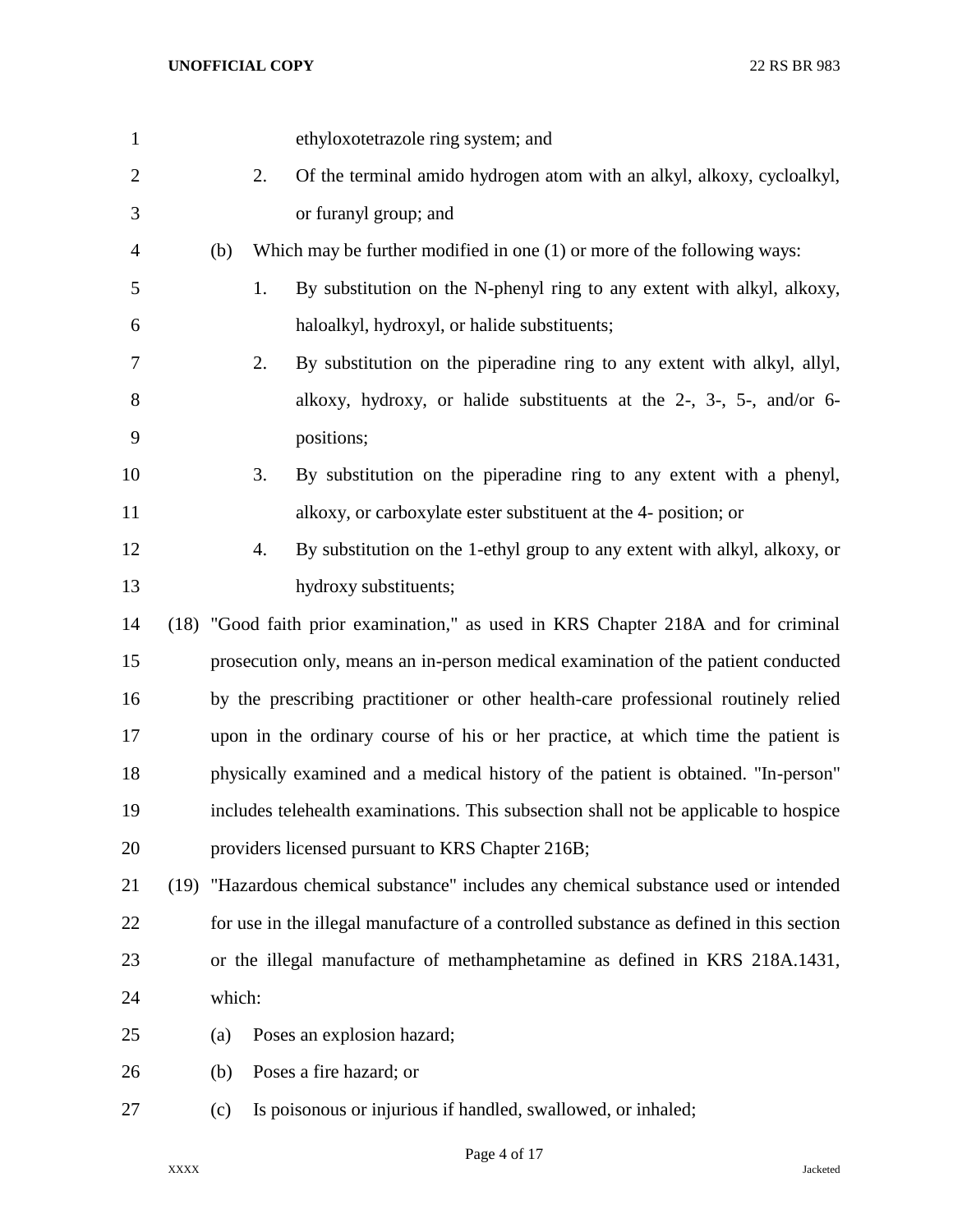- (20) "Heroin" means a substance containing any quantity of heroin, or any of its salts, isomers, or salts of isomers;
- (21) "Hydrocodone combination product" means a drug with:
- (a) Not more than three hundred (300) milligrams of dihydrocodeinone, or any of its salts, per one hundred (100) milliliters or not more than fifteen (15) milligrams per dosage unit, with a fourfold or greater quantity of an isoquinoline alkaloid of opium; or
- (b) Not more than three hundred (300) milligrams of dihydrocodeinone, or any of its salts, per one hundred (100) milliliters or not more than fifteen (15) milligrams per dosage unit, with one (1) or more active, nonnarcotic 11 ingredients in recognized therapeutic amounts;
- (22) "Immediate precursor" means a substance which is the principal compound commonly used or produced primarily for use, and which is an immediate chemical intermediary used or likely to be used in the manufacture of a controlled substance or methamphetamine, the control of which is necessary to prevent, curtail, or limit manufacture;
- (23) "Industrial hemp" has the same meaning as in KRS 260.850;

(24) "Industrial hemp products" has the same meaning as in KRS 260.850;

- (25) "Intent to manufacture" means any evidence which demonstrates a person's conscious objective to manufacture a controlled substance or methamphetamine. Such evidence includes but is not limited to statements and a chemical substance's usage, quantity, manner of storage, or proximity to other chemical substances or equipment used to manufacture a controlled substance or methamphetamine;
- (26) "Isomer" means the optical isomer, except the Cabinet for Health and Family Services may include the optical, positional, or geometric isomer to classify any substance pursuant to KRS 218A.020;
- *(27) "Kratom" means Mitragyna speciosa or mitragynine and includes all parts of the*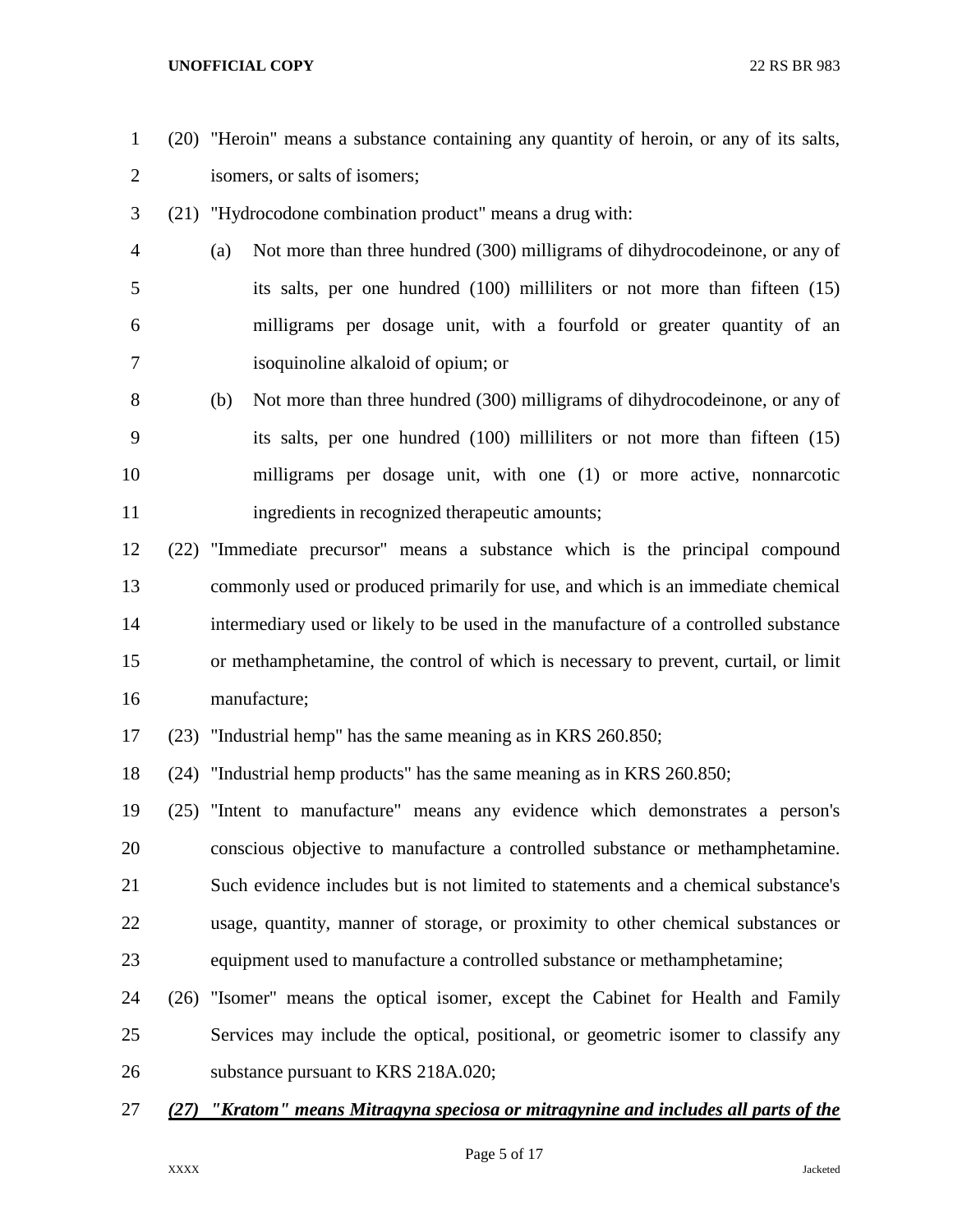| 1              | plant presently classified botanically as Mitragyna speciosa, whether growing or       |
|----------------|----------------------------------------------------------------------------------------|
| 2              | not, the seeds thereof, any extract from any part of that plant, and every             |
| 3              | compound, manufacture, derivative, mixture, or preparation of that plant, its          |
| $\overline{4}$ | seeds, or its extracts, including salts, isomers, and salts of isomers whenever the    |
| .5             | existence of such salts, isomers, and salts of isomers is possible within the specific |
| 6              | chemical designation of that plant, its seeds, or extracts. The term does not          |
| 7              | <i>include any other species in the genus Mitragyna;</i>                               |

 *(28)*[(27)] "Manufacture," except as provided in KRS 218A.1431, means the production, preparation, propagation, compounding, conversion, or processing of a controlled substance, either directly or indirectly by extraction from substances of natural origin or independently by means of chemical synthesis, or by a combination of extraction and chemical synthesis, and includes any packaging or repackaging of the substance or labeling or relabeling of its container except that this term does not include activities:

- (a) By a practitioner as an incident to his or her administering or dispensing of a controlled substance in the course of his or her professional practice;
- (b) By a practitioner, or by his or her authorized agent under his supervision, for the purpose of, or as an incident to, research, teaching, or chemical analysis and not for sale; or
- (c) By a pharmacist as an incident to his or her dispensing of a controlled substance in the course of his or her professional practice;
- *(29)*[(28)] "Marijuana" means all parts of the plant Cannabis sp., whether growing or not; the seeds thereof; the resin extracted from any part of the plant; and every compound, manufacture, salt, derivative, mixture, or preparation of the plant, its seeds or resin or any compound, mixture, or preparation which contains any quantity of these substances. The term "marijuana" does not include:
- (a) Industrial hemp that is in the possession, custody, or control of a person who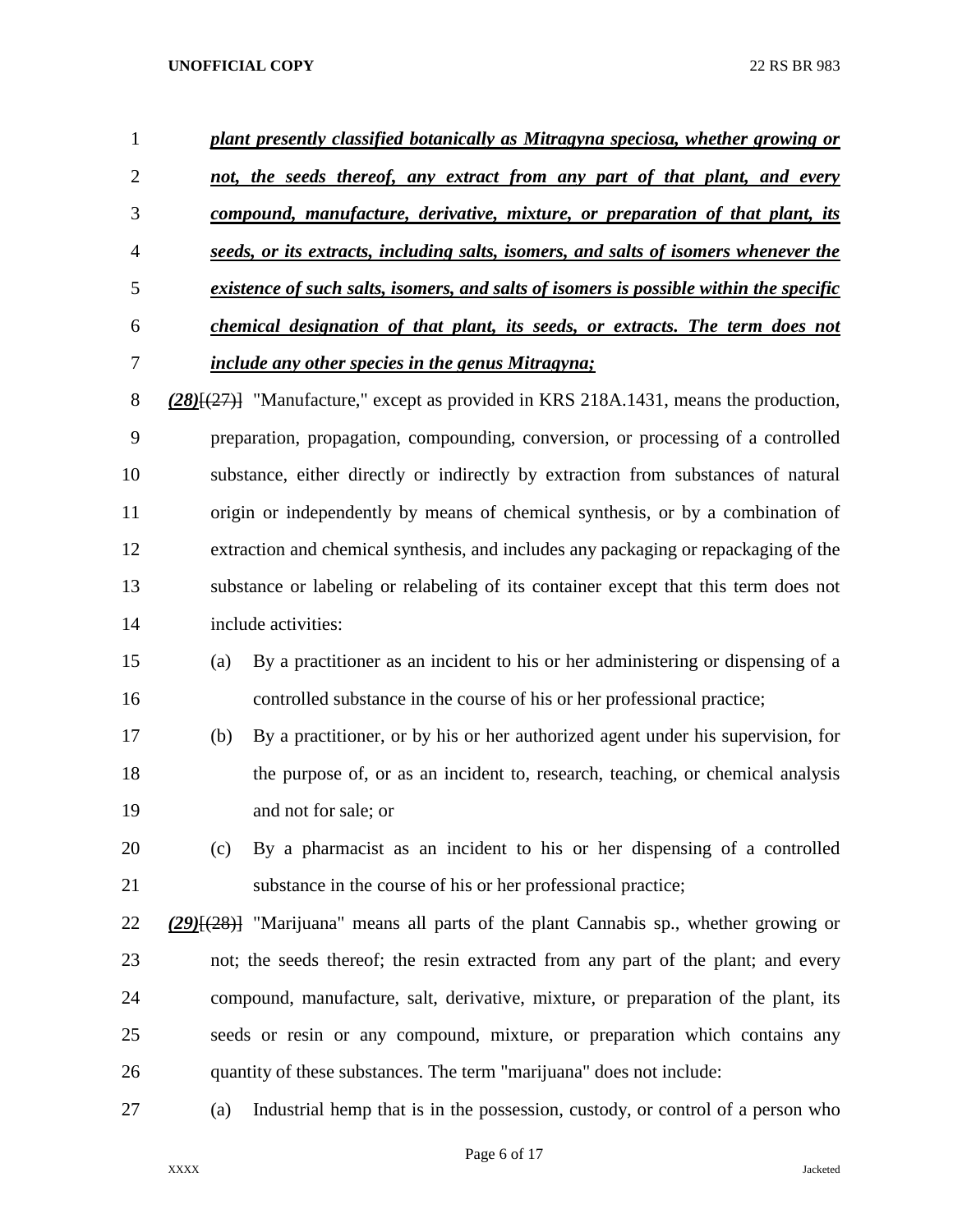| $\mathbf{1}$   |     | holds a license issued by the Department of Agriculture permitting that person               |
|----------------|-----|----------------------------------------------------------------------------------------------|
| $\overline{c}$ |     | to cultivate, handle, or process industrial hemp;                                            |
| 3              | (b) | Industrial hemp products that do not include any living plants, viable seeds,                |
| 4              |     | leaf materials, or floral materials;                                                         |
| 5              | (c) | The substance cannabidiol, when transferred, dispensed, or administered                      |
| 6              |     | pursuant to the written order of a physician practicing at a hospital or                     |
| 7              |     | associated clinic affiliated with a Kentucky public university having a college              |
| 8              |     | or school of medicine;                                                                       |
| 9              | (d) | For persons participating in a clinical trial or in an expanded access program,              |
| 10             |     | a drug or substance approved for the use of those participants by the United                 |
| 11             |     | <b>States Food and Drug Administration;</b>                                                  |
| 12             | (e) | A cannabidiol product derived from industrial hemp, as defined in KRS                        |
| 13             |     | 260.850;                                                                                     |
| 14             | (f) | For the purpose of conducting scientific research, a cannabinoid product                     |
| 15             |     | derived from industrial hemp, as defined in KRS 260.850; or                                  |
| 16             | (g) | A cannabinoid product approved as a prescription medication by the United                    |
| 17             |     | <b>States Food and Drug Administration;</b>                                                  |
| 18             |     | $(30)(29)$ "Medical history," as used in KRS Chapter 218A and for criminal prosecution       |
| 19             |     | only, means an accounting of a patient's medical background, including but not               |
| 20             |     | limited to prior medical conditions, prescriptions, and family background;                   |
| 21             |     | $(31)$ [ $(30)$ ] "Medical order," as used in KRS Chapter 218A and for criminal prosecution  |
| 22             |     | only, means a lawful order of a specifically identified practitioner for a specifically      |
| 23             |     | identified patient for the patient's health-care needs. "Medical order" may or may           |
| 24             |     | not include a prescription drug order;                                                       |
| 25             |     | $(32)$ [ $(31)$ ] "Medical record," as used in KRS Chapter 218A and for criminal prosecution |
| 26             |     | only, means a record, other than for financial or billing purposes, relating to a            |
| 27             |     | patient, kept by a practitioner as a result of the practitioner-patient relationship;        |

Page 7 of 17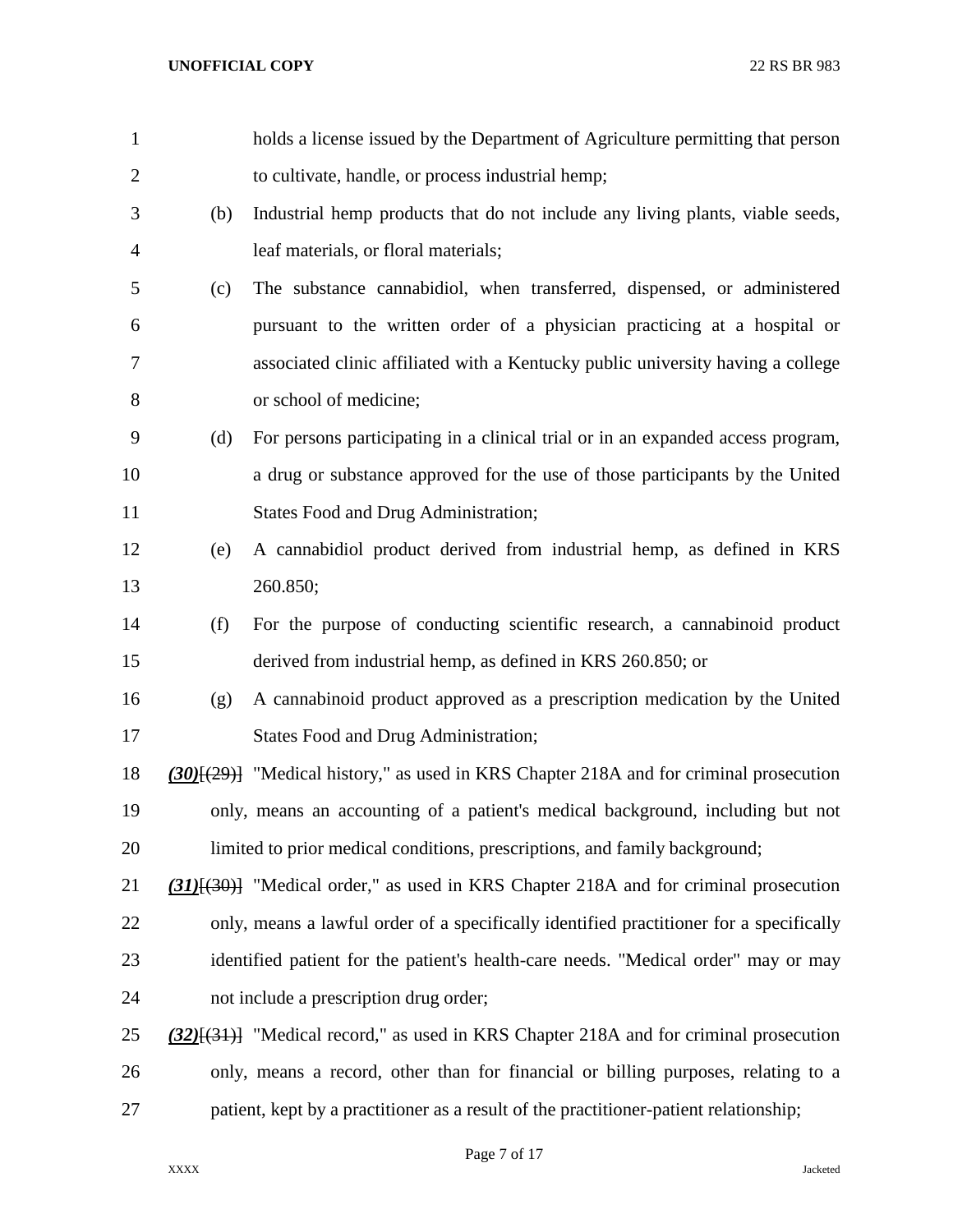| $\mathbf{1}$   |        | $(33)$ [ $(32)$ ] "Methamphetamine" means any substance that contains any quantity of        |
|----------------|--------|----------------------------------------------------------------------------------------------|
| $\overline{2}$ |        | methamphetamine, or any of its salts, isomers, or salts of isomers;                          |
| 3              |        | $(34)$ [ $(33)$ ] "Narcotic drug" means any of the following, whether produced directly or   |
| $\overline{4}$ |        | indirectly by extraction from substances of vegetable origin, or independently by            |
| 5              |        | means of chemical synthesis, or by a combination of extraction and chemical                  |
| 6              |        | synthesis:                                                                                   |
| 7              | (a)    | Opium and opiate, and any salt, compound, derivative, or preparation of                      |
| 8              |        | opium or opiate;                                                                             |
| 9              | (b)    | Any salt, compound, isomer, derivative, or preparation thereof which is                      |
| 10             |        | chemically equivalent or identical with any of the substances referred to in                 |
| 11             |        | paragraph (a) of this subsection, but not including the isoquinoline alkaloids               |
| 12             |        | of opium;                                                                                    |
| 13             | (c)    | Opium poppy and poppy straw;                                                                 |
| 14             | (d)    | Coca leaves, except coca leaves and extracts of coca leaves from which                       |
| 15             |        | cocaine, ecgonine, and derivatives of ecgonine or their salts have been                      |
| 16             |        | removed;                                                                                     |
| 17             | (e)    | Cocaine, its salts, optical and geometric isomers, and salts of isomers;                     |
| 18             | (f)    | Ecgonine, its derivatives, their salts, isomers, and salts of isomers; and                   |
| 19             | (g)    | Any compound, mixture, or preparation which contains any quantity of any of                  |
| 20             |        | the substances referred to in paragraphs (a) to (f) of this subsection;                      |
| 21             |        | (35)[(34)] "Opiate" means any substance having an addiction-forming or addiction-            |
| 22             |        | sustaining liability similar to morphine or being capable of conversion into a drug          |
| 23             |        | having addiction-forming or addiction-sustaining liability. It does not include,             |
| 24             | unless | specifically designated as controlled under KRS<br>218A.020, the                             |
| 25             |        | 3-methoxy-n-methylmorphinan<br>dextrorotatory<br>isomer<br>of<br>salts<br>and<br>its         |
| 26             |        | (dextromethorphan). It does include its racemic and levorotatory forms;                      |
| 27             |        | $(36)$ [ $(35)$ ] "Opium poppy" means the plant of the species papaver somniferum L., except |

Page 8 of 17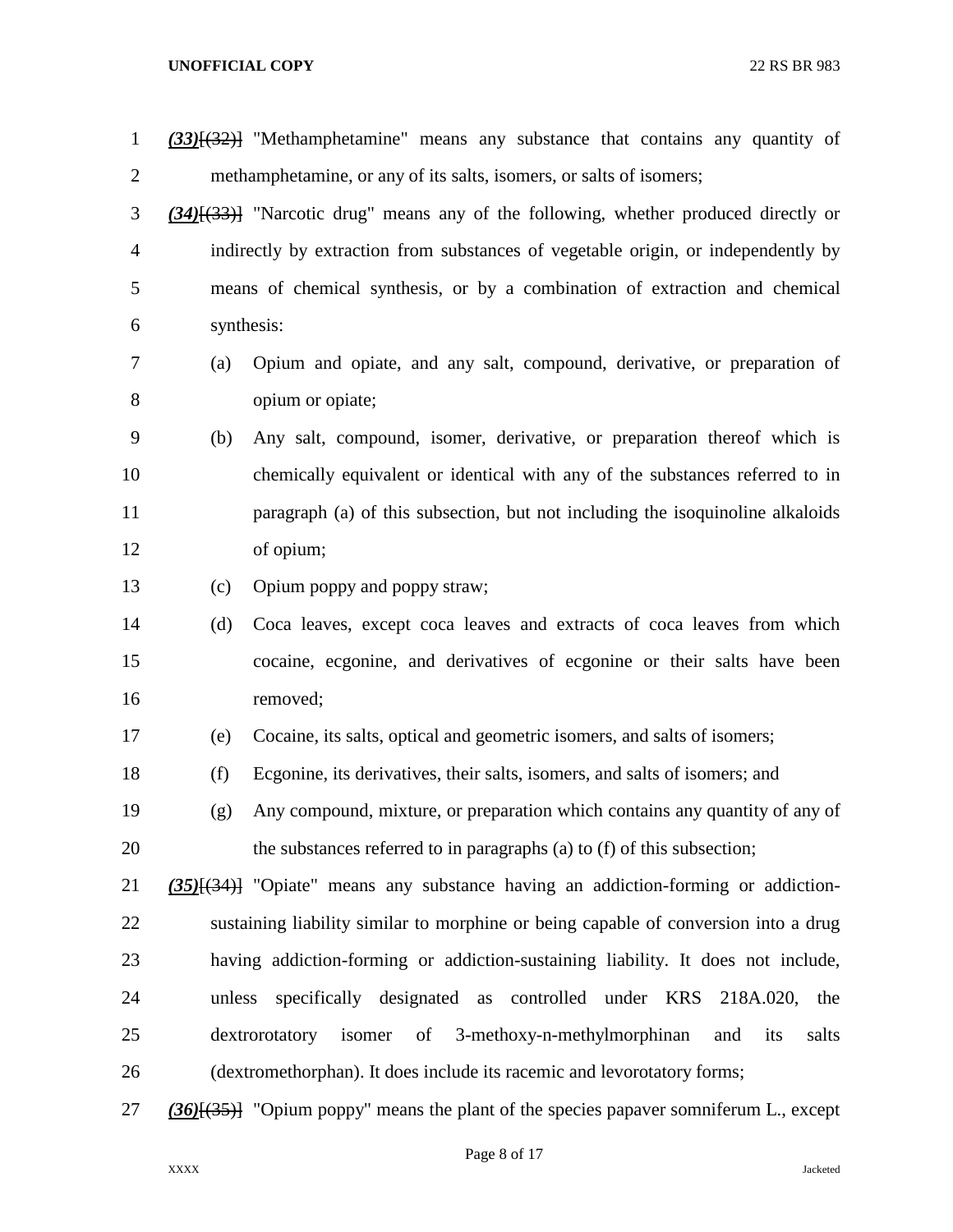| $\mathbf{1}$ | its seeds;                                                                                        |
|--------------|---------------------------------------------------------------------------------------------------|
| 2            | $(37)$ [ $(36)$ ] "Person" means individual, corporation, government or governmental              |
| 3            | subdivision or agency, business trust, estate, trust, partnership or association, or any          |
| 4            | other legal entity;                                                                               |
| 5            | $(38)(37)$ ] "Physical injury" has the same meaning it has in KRS 500.080;                        |
| 6            | $(39)(38)$ "Poppy straw" means all parts, except the seeds, of the opium poppy, after             |
| 7            | mowing;                                                                                           |
| 8            | $(40)$ [ $(39)$ ] "Pharmacist" means a natural person licensed by this state to engage in the     |
| 9            | practice of the profession of pharmacy;                                                           |
| 10           | $(41)$ [ $(40)$ ] "Practitioner" means a physician, dentist, podiatrist, veterinarian, scientific |
| 11           | investigator, optometrist as authorized in KRS 320.240, advanced practice                         |
| 12           | registered nurse as authorized under KRS 314.011, physician assistant as authorized               |
| 13           | under KRS 311.858, or other person licensed, registered, or otherwise permitted by                |
| 14           | state or federal law to acquire, distribute, dispense, conduct research with respect to,          |
| 15           | or to administer a controlled substance in the course of professional practice or                 |
| 16           | research in this state. "Practitioner" also includes a physician, dentist, podiatrist,            |
| 17           | veterinarian, or advanced practice registered nurse authorized under KRS 314.011                  |
| 18           | who is a resident of and actively practicing in a state other than Kentucky and who               |
| 19           | is licensed and has prescriptive authority for controlled substances under the                    |
| 20           | professional licensing laws of another state, unless the person's Kentucky license                |
| 21           | has been revoked, suspended, restricted, or probated, in which case the terms of the              |
| 22           | Kentucky license shall prevail;                                                                   |
| 23           | $(42)$ [(41)] "Practitioner-patient relationship," as used in KRS Chapter 218A and for            |
| 24           | criminal prosecution only, means a medical relationship that exists between a                     |

- patient and a practitioner or the practitioner's designee, after the practitioner or his or her designee has conducted at least one (1) good faith prior examination;
- *(43)*[(42)] "Prescription" means a written, electronic, or oral order for a drug or

Page 9 of 17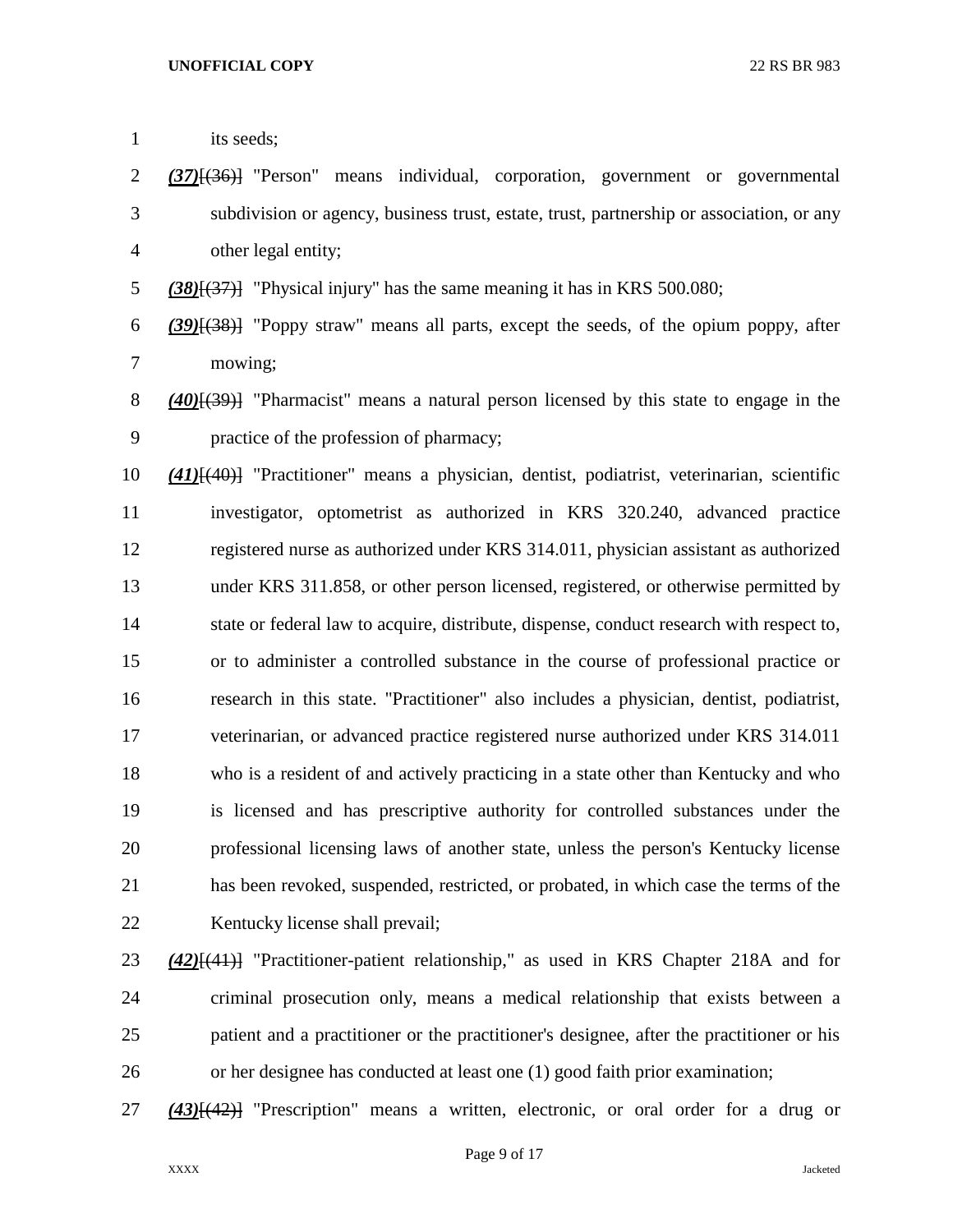medicine, or combination or mixture of drugs or medicines, or proprietary preparation, signed or given or authorized by a medical, dental, chiropody, veterinarian, optometric practitioner, or advanced practice registered nurse, and intended for use in the diagnosis, cure, mitigation, treatment, or prevention of disease in man or other animals;

 *(44)*[(43)] "Prescription blank," with reference to a controlled substance, means a document that meets the requirements of KRS 218A.204 and 217.216;

 *(45)*[(44)] "Presumptive probation" means a sentence of probation not to exceed the maximum term specified for the offense, subject to conditions otherwise authorized by law, that is presumed to be the appropriate sentence for certain offenses designated in this chapter, notwithstanding contrary provisions of KRS Chapter 533. That presumption shall only be overcome by a finding on the record by the sentencing court of substantial and compelling reasons why the defendant cannot be safely and effectively supervised in the community, is not amenable to community-based treatment, or poses a significant risk to public safety;

 *(46)*[(45)] "Production" includes the manufacture, planting, cultivation, growing, or harvesting of a controlled substance;

 *(47)*[(46)] "Recovery program" means an evidence-based, nonclinical service that assists individuals and families working toward sustained recovery from substance use and other criminal risk factors. This can be done through an array of support programs and services that are delivered through residential and nonresidential means;

 *(48)*[(47)] "Salvia" means Salvia divinorum or Salvinorin A and includes all parts of the plant presently classified botanically as Salvia divinorum, whether growing or not, the seeds thereof, any extract from any part of that plant, and every compound, manufacture, derivative, mixture, or preparation of that plant, its seeds, or its extracts, including salts, isomers, and salts of isomers whenever the existence of such salts, isomers, and salts of isomers is possible within the specific chemical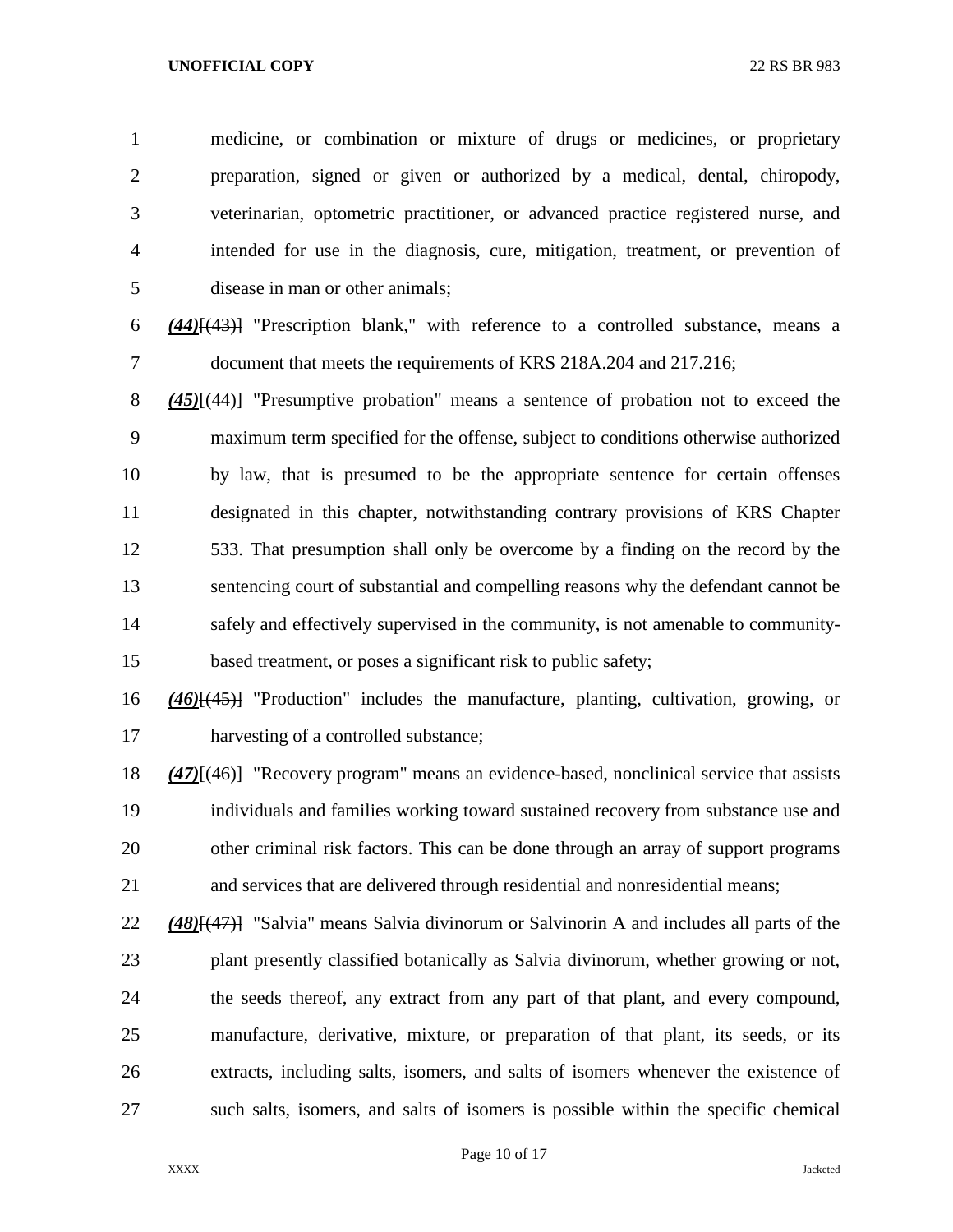designation of that plant, its seeds, or extracts. The term shall not include any other species in the genus salvia;

- *(49)*[(48)] "Second or subsequent offense" means that for the purposes of this chapter an offense is considered as a second or subsequent offense, if, prior to his or her conviction of the offense, the offender has at any time been convicted under this chapter, or under any statute of the United States, or of any state relating to substances classified as controlled substances or counterfeit substances, except that a prior conviction for a nontrafficking offense shall be treated as a prior offense only when the subsequent offense is a nontrafficking offense. For the purposes of this section, a conviction voided under KRS 218A.275 or 218A.276 shall not constitute a conviction under this chapter;
- *(50)*[(49)] "Sell" means to dispose of a controlled substance to another person for consideration or in furtherance of commercial distribution;

*(51)*[(50)] "Serious physical injury" has the same meaning it has in KRS 500.080;

- *(52)*[(51)] "Synthetic cannabinoids or piperazines" means any chemical compound which is not approved by the United States Food and Drug Administration or, if approved, which is not dispensed or possessed in accordance with state and federal law, that contains Benzylpiperazine (BZP); Trifluoromethylphenylpiperazine (TFMPP); 1,1- Dimethylheptyl-11-hydroxytetrahydrocannabinol (HU-210); 1-Butyl-3-(1- naphthoyl)indole; 1-Pentyl-3-(1-naphthoyl)indole; dexanabinol (HU-211); or any compound in the following structural classes:
- (a) Naphthoylindoles: Any compound containing a 3-(1-naphthoyl)indole structure with substitution at the nitrogen atom of the indole ring by an alkyl, haloalkyl, alkenyl, cycloalkylmethyl, cycloalkylethyl, 1-(N-methyl-2- piperidinyl)methyl, or 2-(4-morpholinyl)ethyl group, whether or not further substituted in the indole ring to any extent and whether or not substituted in the naphthyl ring to any extent. Examples of this structural class include but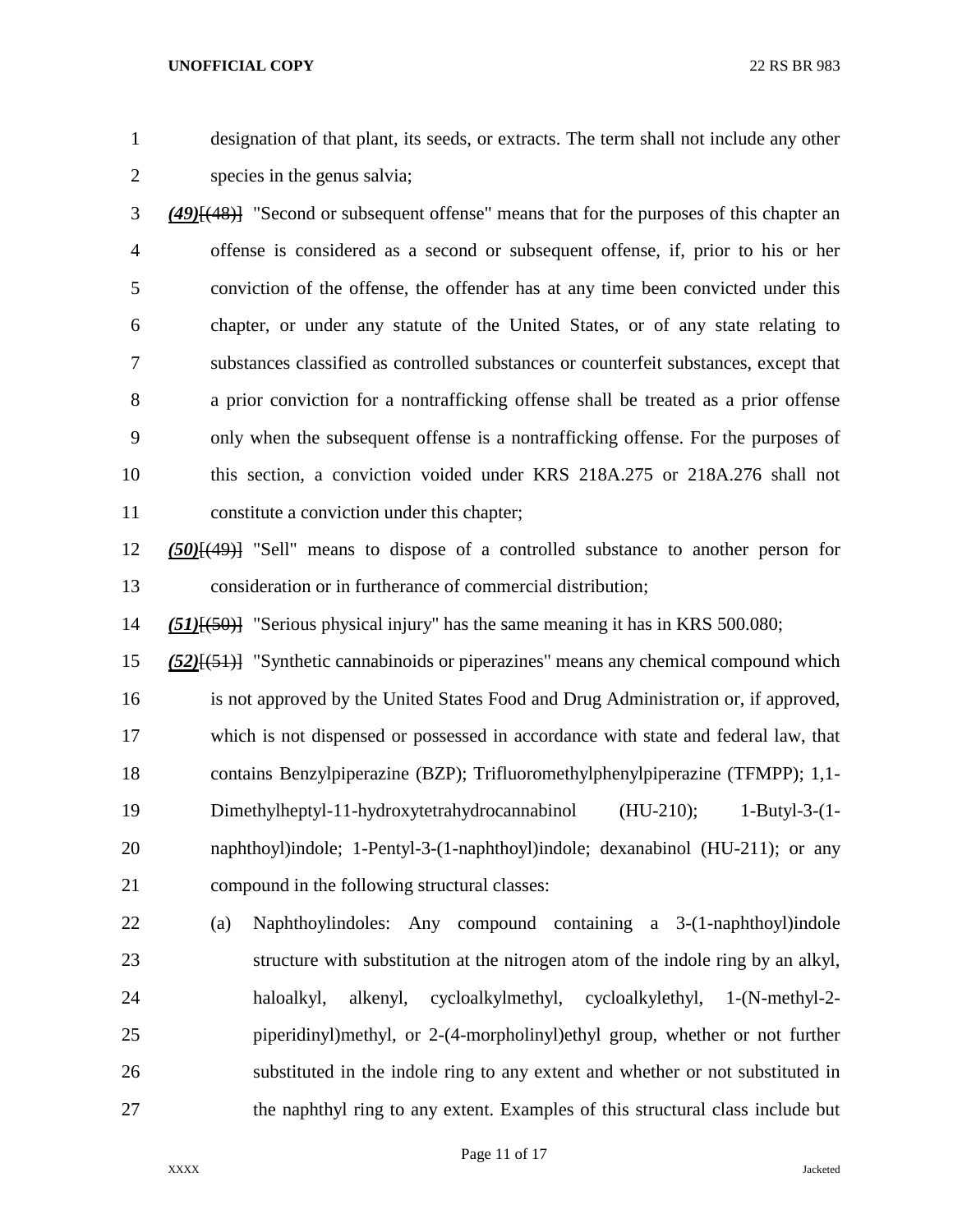| $\mathbf{1}$   |     | are not limited to JWH-015, JWH-018, JWH-019, JWH-073, JWH-081,                  |
|----------------|-----|----------------------------------------------------------------------------------|
| $\mathbf{2}$   |     | JWH-122, JWH-200, and AM-2201;                                                   |
| 3              | (b) | Phenylacetylindoles: Any compound containing a 3-phenylacetylindole              |
| $\overline{4}$ |     | structure with substitution at the nitrogen atom of the indole ring by an alkyl, |
| 5              |     | cycloalkylmethyl, cycloalkylethyl, 1-(N-methyl-2-<br>haloalkyl,<br>alkenyl,      |
| 6              |     | piperidinyl)methyl, or 2-(4-morpholinyl)ethyl group whether or not further       |
| 7              |     | substituted in the indole ring to any extent and whether or not substituted in   |
| 8              |     | the phenyl ring to any extent. Examples of this structural class include but are |
| 9              |     | not limited to JWH-167, JWH-250, JWH-251, and RCS-8;                             |
| 10             | (c) | Benzoylindoles: Any compound containing a 3-(benzoyl)indole structure with       |
| 11             |     | substitution at the nitrogen atom of the indole ring by an alkyl, haloalkyl,     |
| 12             |     | alkenyl, cycloalkylmethyl, cycloalkylethyl, 1-(N-methyl-2-piperidinyl)methyl,    |
| 13             |     | or 2-(4-morpholinyl)ethyl group whether or not further substituted in the        |
| 14             |     | indole ring to any extent and whether or not substituted in the phenyl ring to   |
| 15             |     | any extent. Examples of this structural class include but are not limited to     |
| 16             |     | AM-630, AM-2233, AM-694, Pravadoline (WIN 48,098), and RCS-4;                    |
| 17             | (d) | $2-(3-$<br>containing<br>Cyclohexylphenols:<br>compound<br>Any<br>$\mathbf a$    |
| 18             |     | hydroxycyclohexyl)phenol structure with substitution at the 5-position of the    |
| 19             |     | alkyl, haloalkyl,<br>alkenyl, cycloalkylmethyl,<br>phenolic<br>ring<br>by<br>an  |
| 20             |     | cycloalkylethyl, 1-(N-methyl-2-piperidinyl)methyl, or 2-(4-morpholinyl)ethyl     |
| 21             |     | group whether or not substituted in the cyclohexyl ring to any extent.           |
| 22             |     | Examples of this structural class include but are not limited to CP 47,497 and   |
| 23             |     | its C8 homologue (cannabicyclohexanol);                                          |
| 24             | (e) | Naphthylmethylindoles: Any compound containing a 1H-indol-3-yl-(1-               |

 naphthyl)methane structure with substitution at the nitrogen atom of the indole ring by an alkyl, haloalkyl, alkenyl, cycloalkylmethyl, cycloalkylethyl, 1-(N-methyl-2-piperidinyl)methyl, or 2-(4-morpholinyl)ethyl group whether or not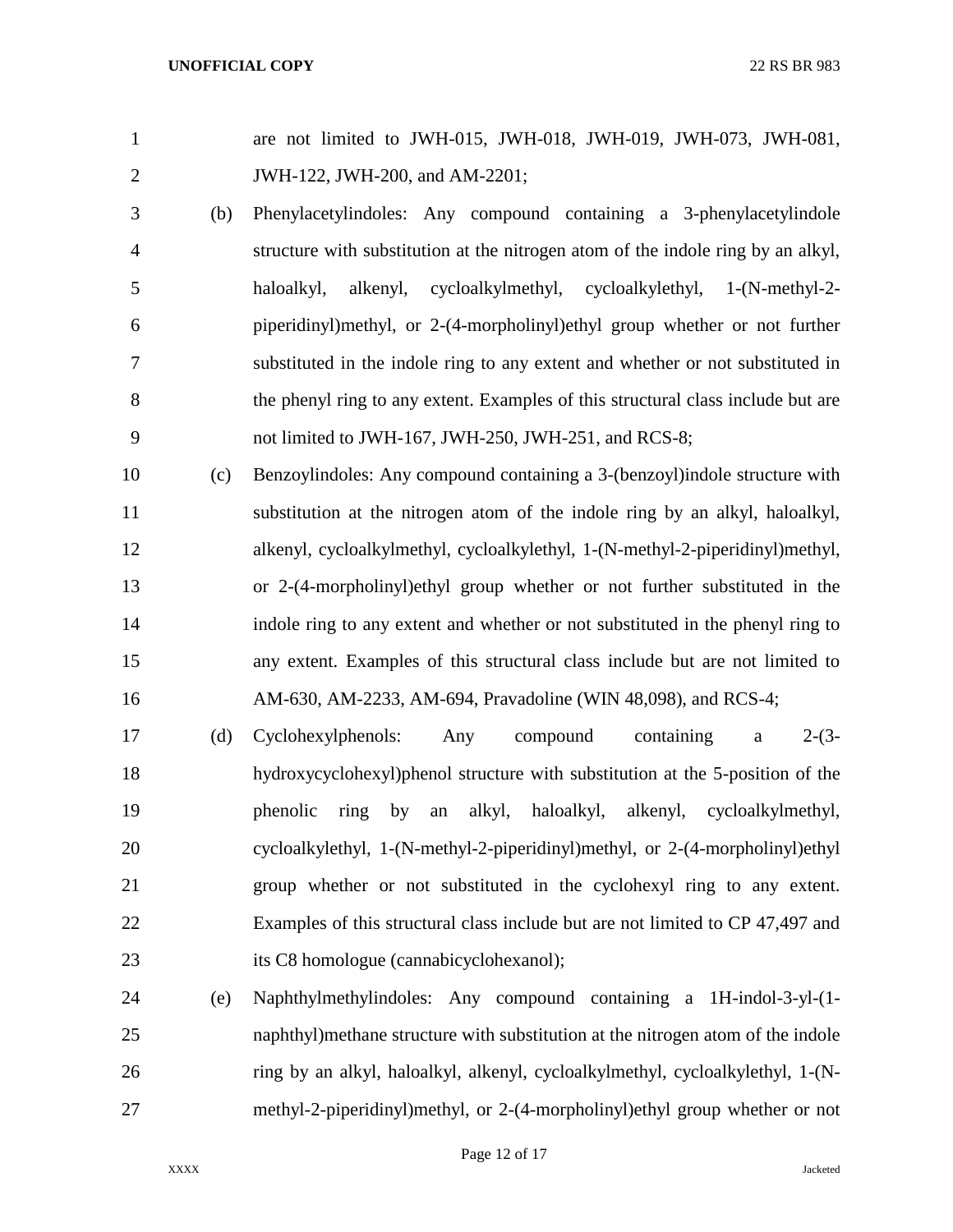further substituted in the indole ring to any extent and whether or not substituted in the naphthyl ring to any extent. Examples of this structural class include but are not limited to JWH-175, JWH-184, and JWH-185;

- (f) Naphthoylpyrroles: Any compound containing a 3-(1-naphthoyl)pyrrole structure with substitution at the nitrogen atom of the pyrrole ring by an alkyl, haloalkyl, alkenyl, cycloalkylmethyl, cycloalkylethyl, 1-(N-methyl-2- piperidinyl)methyl, or 2-(4-morpholinyl)ethyl group whether or not further substituted in the pyrrole ring to any extent and whether or not substituted in the naphthyl ring to any extent. Examples of this structural class include but are not limited to JWH-030, JWH-145, JWH-146, JWH-307, and JWH-368;
- (g) Naphthylmethylindenes: Any compound containing a 1-(1- naphthylmethyl)indene structure with substitution at the 3-position of the indene ring by an alkyl, haloalkyl, alkenyl, cycloalkylmethyl, cycloalkylethyl, 1-(N-methyl-2-piperidinyl)methyl, or 2-(4-morpholinyl)ethyl group whether or not further substituted in the indene ring to any extent and whether or not substituted in the naphthyl ring to any extent. Examples of this structural class 17 include but are not limited to JWH-176;
- (h) Tetramethylcyclopropanoylindoles: Any compound containing a 3-(1- tetramethylcyclopropoyl)indole structure with substitution at the nitrogen atom of the indole ring by an alkyl, haloalkyl, cycloalkylmethyl, cycloalkylethyl, 1-(N-methyl-2-piperidinyl)methyl, or 2-(4-morpholinyl)ethyl group, whether or not further substituted in the indole ring to any extent and whether or not further substituted in the tetramethylcyclopropyl ring to any extent. Examples of this structural class include but are not limited to UR-144 and XLR-11;
- (i) Adamantoylindoles: Any compound containing a 3-(1-adamantoyl)indole structure with substitution at the nitrogen atom of the indole ring by an alkyl,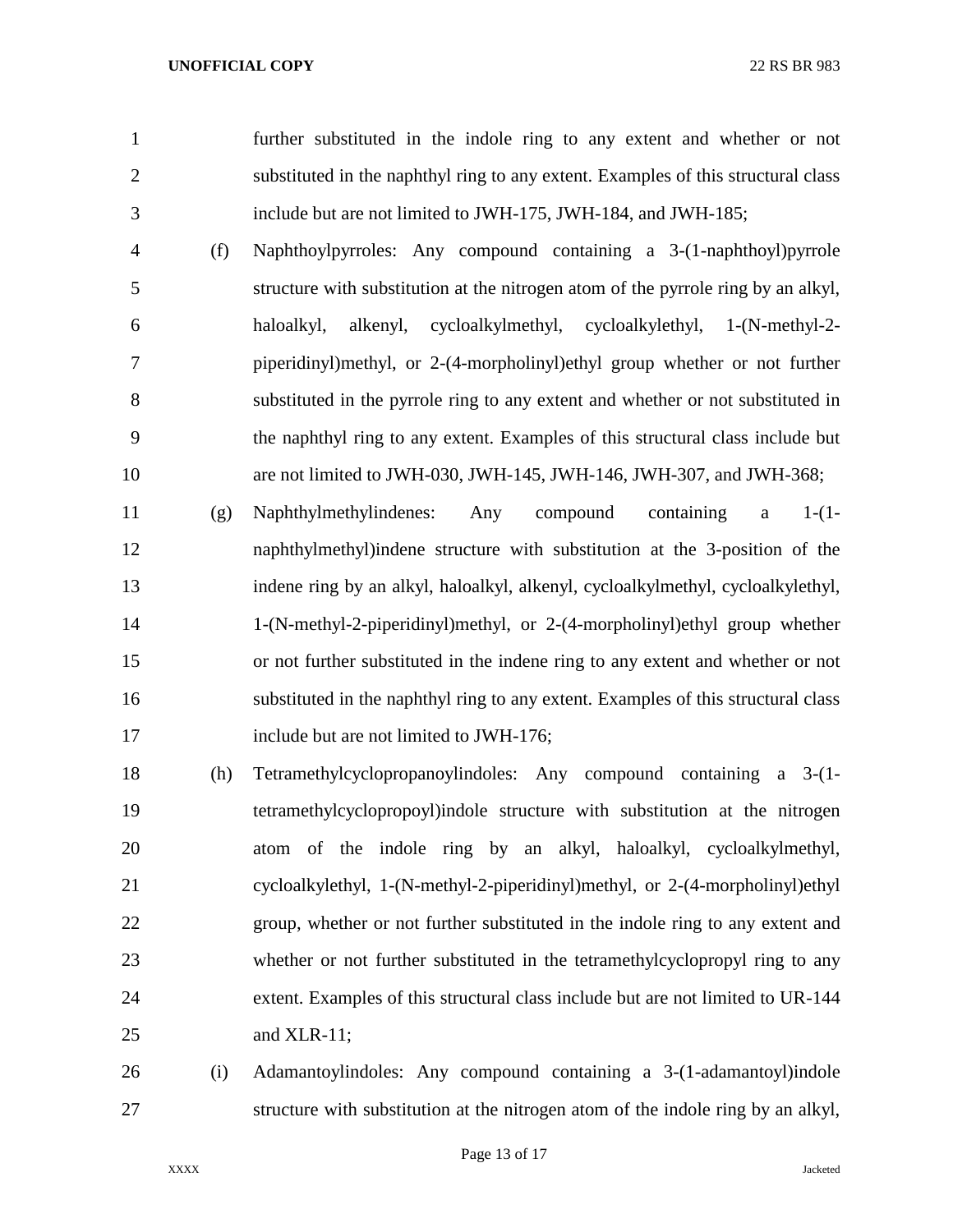haloalkyl, alkenyl, cycloalkylmethyl, cycloalkylethyl, 1-(N-methyl-2- piperidinyl)methyl, or 2-(4-morpholinyl)ethyl group, whether or not further substituted in the indole ring to any extent and whether or not substituted in the adamantyl ring system to any extent. Examples of this structural class include but are not limited to AB-001 and AM-1248; or

 (j) Any other synthetic cannabinoid or piperazine which is not approved by the United States Food and Drug Administration or, if approved, which is not dispensed or possessed in accordance with state and federal law;

 *(53)*[(52)] "Synthetic cathinones" means any chemical compound which is not approved by the United States Food and Drug Administration or, if approved, which is not dispensed or possessed in accordance with state and federal law (not including bupropion or compounds listed under a different schedule) structurally derived from 2-aminopropan-1-one by substitution at the 1-position with either phenyl, naphthyl, or thiophene ring systems, whether or not the compound is further modified in one (1) or more of the following ways:

 (a) By substitution in the ring system to any extent with alkyl, alkylenedioxy, alkoxy, haloalkyl, hydroxyl, or halide substituents, whether or not further substituted in the ring system by one (1) or more other univalent substituents. Examples of this class include but are not limited to 3,4- Methylenedioxycathinone (bk-MDA);

- (b) By substitution at the 3-position with an acyclic alkyl substituent. Examples of 22 this class include but are not limited to 2-methylamino-1-phenylbutan-1-one (buphedrone);
- (c) By substitution at the 2-amino nitrogen atom with alkyl, dialkyl, benzyl, or methoxybenzyl groups, or by inclusion of the 2-amino nitrogen atom in a cyclic structure. Examples of this class include but are not limited to 27 Dimethylcathinone, Ethcathinone, and  $\alpha$ -Pyrrolidinopropiophenone ( $\alpha$ -PPP);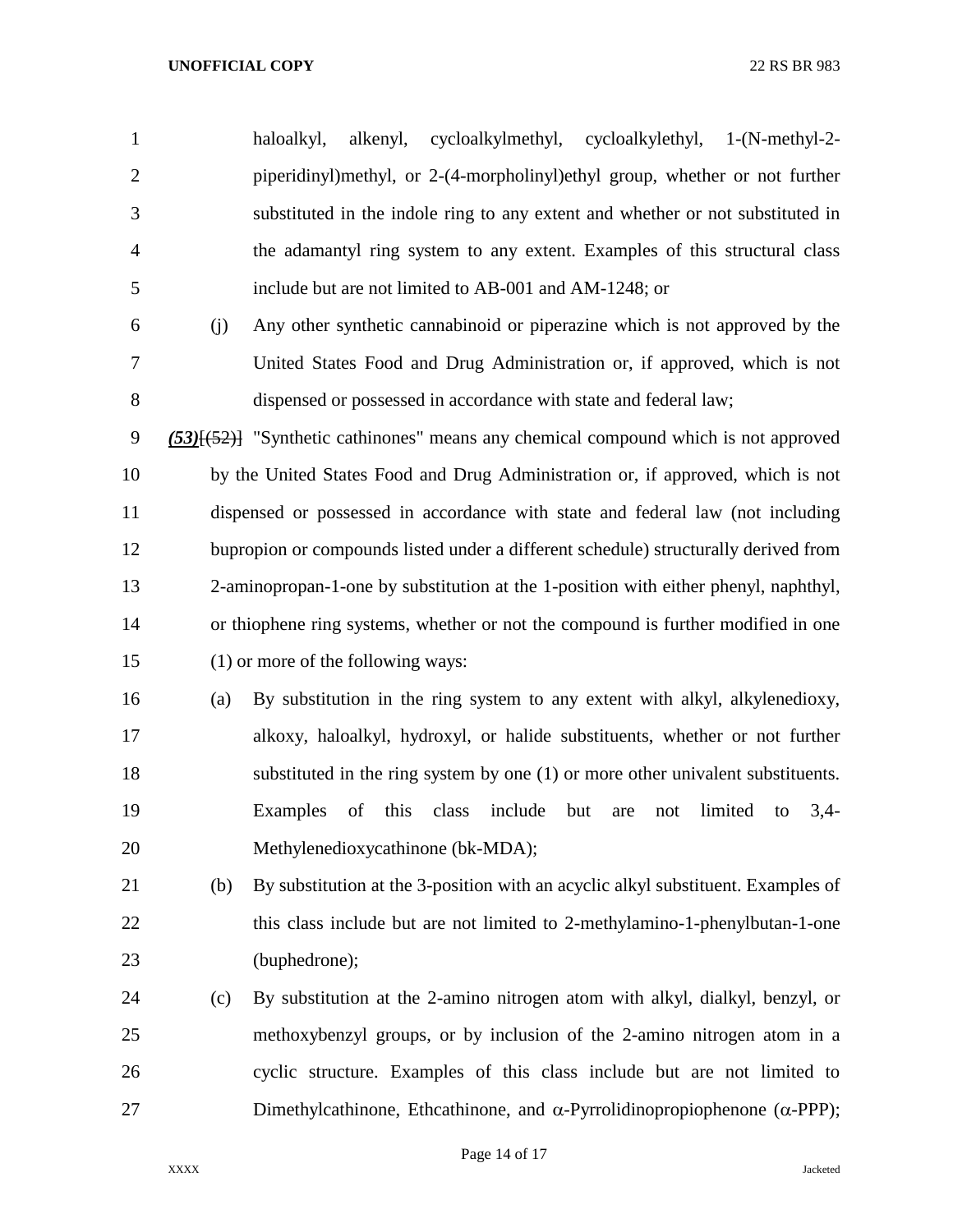| $\mathbf{1}$   |     | <b>or</b>                                                                                                  |
|----------------|-----|------------------------------------------------------------------------------------------------------------|
| $\overline{2}$ | (d) | Any other synthetic cathinone which is not approved by the United States                                   |
| 3              |     | Food and Drug Administration or, if approved, is not dispensed or possessed                                |
| $\overline{4}$ |     | in accordance with state or federal law;                                                                   |
| 5              |     | $(54)$ [ $(53)$ ] "Synthetic drugs" means any synthetic cannabinoids or piperazines or any                 |
| 6              |     | synthetic cathinones;                                                                                      |
| $\tau$         |     | $(55)$ [ $(54)$ ] "Telehealth" has the same meaning it has in KRS 311.550;                                 |
| $8\,$          |     | $(56)$ $\left(\frac{55}{100}\right)$ "Tetrahydrocannabinols" means synthetic equivalents of the substances |
| 9              |     | contained in the plant, or in the resinous extractives of the plant Cannabis, sp. or                       |
| 10             |     | synthetic substances, derivatives, and their isomers with similar chemical structure                       |
| 11             |     | and pharmacological activity such as the following:                                                        |
| 12             | (a) | Delta 1 cis or trans tetrahydrocannabinol, and their optical isomers;                                      |
| 13             | (b) | Delta 6 cis or trans tetrahydrocannabinol, and their optical isomers; and                                  |
| 14             | (c) | Delta 3, 4 cis or trans tetrahydrocannabinol, and its optical isomers;                                     |
| 15             |     | $(57)$ [ $(56)$ ] "Traffic," except as provided in KRS 218A.1431, means to manufacture,                    |
| 16             |     | distribute, dispense, sell, transfer, or possess with intent to manufacture, distribute,                   |
| 17             |     | dispense, or sell a controlled substance;                                                                  |
| 18             |     | $(58)(57)$ "Transfer" means to dispose of a controlled substance to another person                         |
| 19             |     | without consideration and not in furtherance of commercial distribution; and                               |
| 20             |     | $(59)$ [ $(58)$ ] "Ultimate user" means a person who lawfully possesses a controlled substance             |
| 21             |     | for his or her own use or for the use of a member of his or her household or for                           |
| 22             |     | administering to an animal owned by him or her or by a member of his or her                                |
| 23             |     | household.                                                                                                 |
| 24             |     | Section 2. KRS 218A.1412 is amended to read as follows:                                                    |
| 25             | (1) | A person is guilty of trafficking in a controlled substance in the first degree when he                    |
| 26             |     | or she knowingly and unlawfully traffics in:                                                               |
| 27             | (a) | Four (4) grams or more of cocaine;                                                                         |

Page 15 of 17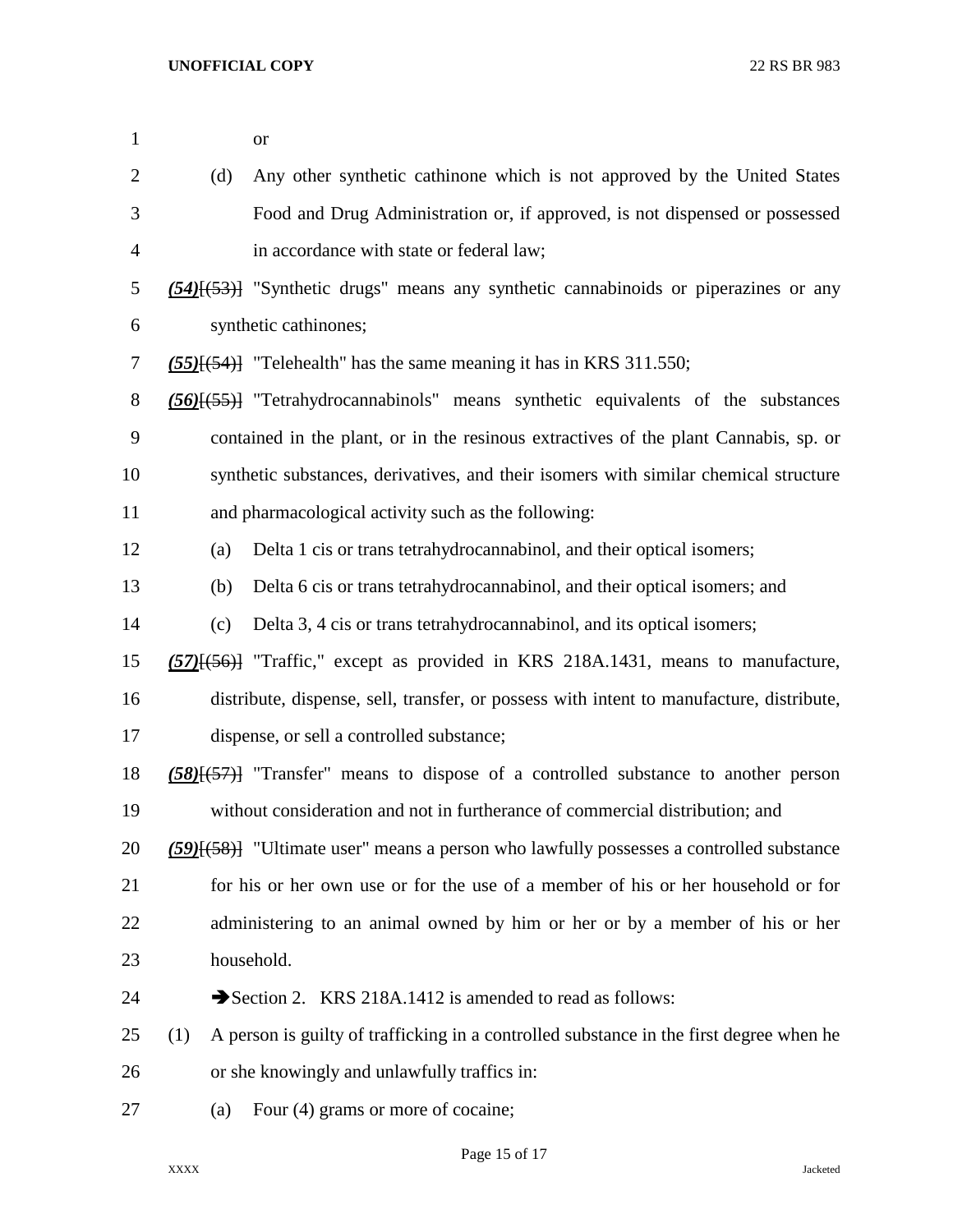(b) Two (2) grams or more of methamphetamine;

 (c) Ten (10) or more dosage units of a controlled substance that is classified in Schedules I or II and is a narcotic drug, or a controlled substance analogue; (d) Any quantity of heroin, fentanyl, carfentanil, or fentanyl derivatives; lysergic acid diethylamide; phencyclidine; gamma hydroxybutyric acid (GHB), including its salts, isomers, salts of isomers, and analogues*; kratom*; or flunitrazepam, including its salts, isomers, and salts of isomers; or (e) Any quantity of a controlled substance specified in paragraph (a), (b), or (c) of this subsection in an amount less than the amounts specified in those paragraphs. (2) The amounts specified in subsection (1) of this section may occur in a single transaction or may occur in a series of transactions over a period of time not to exceed ninety (90) days that cumulatively result in the quantities specified in this section. 15 (3) (a) Any person who violates the provisions of subsection  $(1)(a)$ ,  $(b)$ ,  $(c)$ , or  $(d)$  of this section shall be guilty of a Class C felony for the first offense and a Class B felony for a second or subsequent offense. (b) Any person who violates the provisions of subsection (1)(e) of this section shall be guilty of a Class D felony for the first offense and a Class C felony for a second or subsequent offense. (c) Any person convicted of a Class C felony offense or higher under this section shall not be released on probation, shock probation, parole, conditional discharge, or other form of early release until he or she has served at least fifty percent (50%) of the sentence imposed in cases where the trafficked substance was heroin, fentanyl, carfentanil, or fentanyl derivatives. 26 Section 3. KRS 218A.1415 is amended to read as follows: (1) A person is guilty of possession of a controlled substance in the first degree when